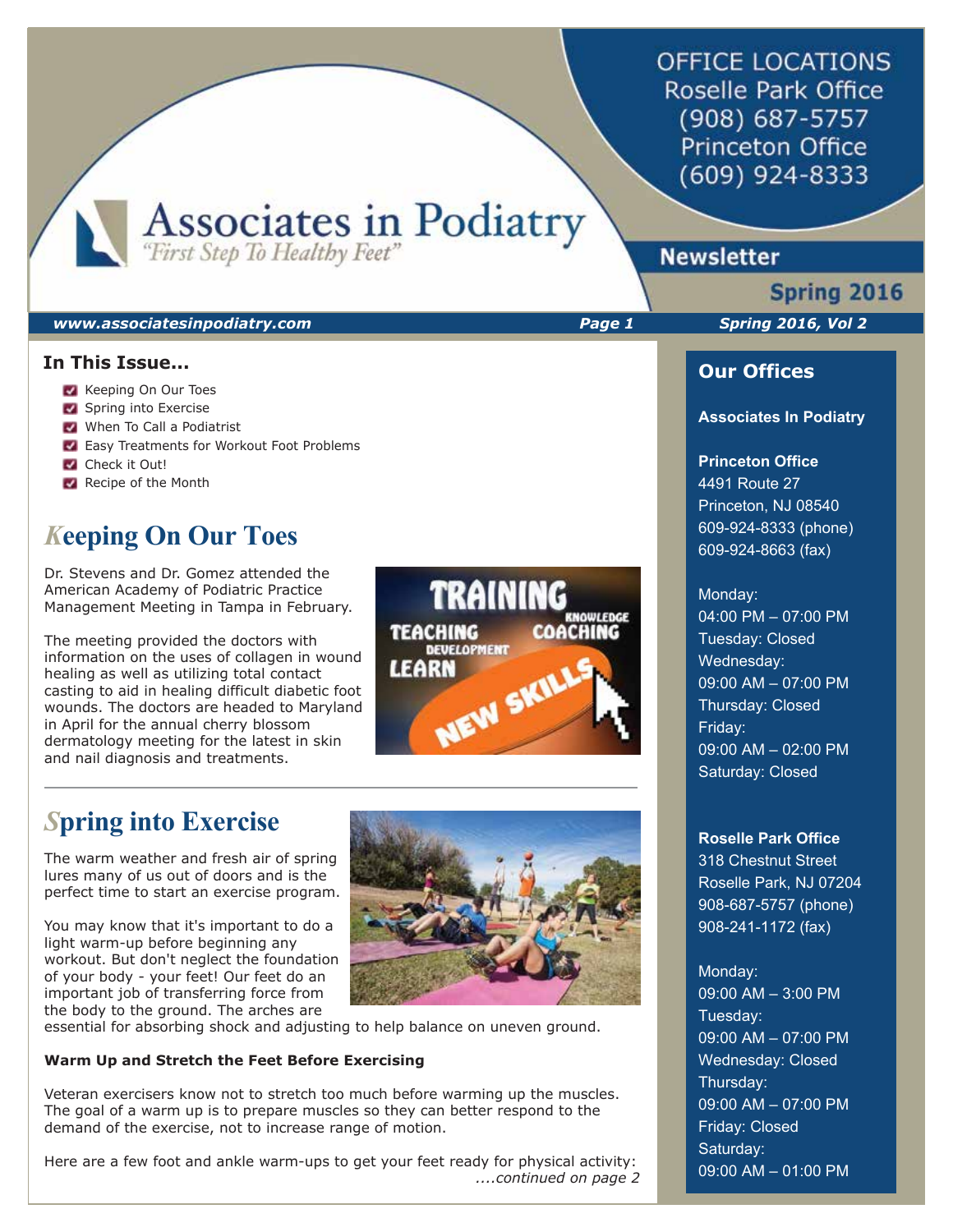#### *www.associatesinpodiatry.com Page 2 Spring 2016, Vol 2*

# *....continued from page 1 S***pring into Exercise**

- **Ankle circles** standing on one foot, lift the other foot and make circles with the toes. Do 10 circles in each direction, then repeat with the other foot.
- **Toe points** while standing on one foot or sitting, gently point the toes and hold, then flex the foot with the toes pointing up. Do 10 repetitions then repeat with the other foot.
- **Tip-toes** while standing, lift the heel of one foot and press toes gently into the ground. Do this 10 times on each foot.
- **Arch stretch** sit in a chair and place your left foot on your right thigh. Gently pull the toes of your left foot to the left with your left hand. Repeat 10 times, then switch to your right foot.

These stretches are great to use after your workout too.

## **Choose the Right Workout Shoe**

When selecting your exercise shoe, it's important to consider both the activity and surface type. Will you be walking or running, or playing tennis or basketball? On a cushioned track, road or grassy surface? Be sure to choose the appropriate footwear for each workout.

If you have any structural abnormality like flat feet, high arches, bunions or feet that point inward or outward, please visit us for professional guidance on the best shoe type for your workout. This is especially important if you are a patient with diabetes. Often custom-fitted orthotics can address these situations and allow you to exercise pain and injury free.

# *W***hen To Call a Podiatrist**

At our office we often hear patients say "I wish I had come in sooner!" If you have any foot pain it's important to seek out a qualified professional as soon as possible.

A podiatrist is a doctor of podiatric medicine (DPM). Podiatrists diagnose and treat conditions of the foot. We are the experts!

If you or a family member has any of these symptoms or conditions, please consult us right away:

- Foot pain of any type
- Heel pain of any type
- Painful toes
- Any type of foot injury like a fracture, sprain or strain
- Skin conditions like persistent athlete's foot or toenail fungus
- Painful spots on the bottom of the foot these could be calluses or plantar warts
- Toenail problems including infected ingrown toenails, discolored nails or the nail separating from the nail bed
- Any change in the foot's appearance: swelling, color change or warmth
- Deformity like a bunion or hammertoe
- An open sore, cut, bruise or scrape that doesn't heal especially if you have diabetes
- Excessive foot odor or sweaty feet

It's especially important for patients with chronic conditions like diabetes, blood circulation disorder or heart disease to seek out a podiatrist for any foot-related issue or question.

Don't wait to seek out a podiatrist even if you feel your foot problem is "no big deal." We will be happy to see you in our office and will work to resolve your foot problem quickly.





The Achilles tendon is named after the ancient Greek hero of the Trojan War whose only vulnerable point was his heel.

## **Celebrity Foot Focus**

At Super Bowl 50's halftime show, Coldplay's Chris Martin sported colorful shoes with neon-orange laces that were designed by his 9-year old son.

## **Joke of the Month**



## **Spring Fever**

Four high school boys afflicted with

spring fever skipped morning classes. After lunch they reported to the teacher that they had a flat tire. Much to their relief she smiled and said, "Well, you missed a test today so take seats apart from one another and take out a piece of paper." Still smiling, she waited for them to sit down. Then she said: "First Question: Which tire was flat?"

**Follow us...**



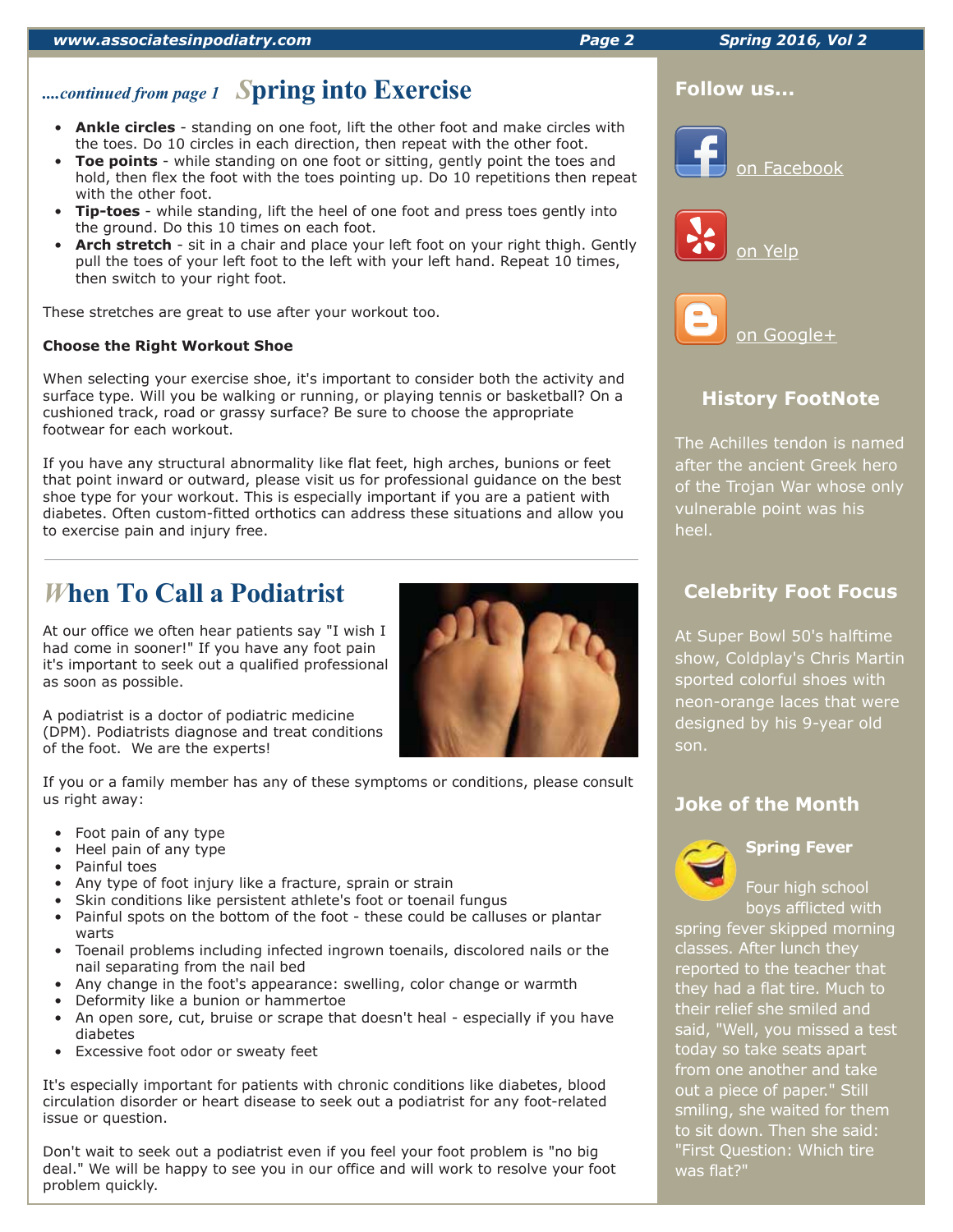# *E***asy Treatments for Workout Foot Problems**

Whether you're a regular exerciser, a weekend warrior or just starting a workout program, your feet can take a beating. Here are some home remedies to treat minor foot problems and get you back in the game quickly:

**Blisters**. You may get blisters from friction from your athletic shoes. They are your body's natural reaction to protect the new, growing skin underneath, so don't puncture them. Cover loosely with an adhesive bandage or doughnut-shaped pad. If the blister breaks, leave the flap of skin where it is. Wash the area with soap and water, apply antibiotic ointment and bandage. Call us if you see signs of infection.

**Calluses and Corns**. You can reduce these skin problems

by soaking in water and then rubbing with a pumice stone. Follow up with soothing moisturizer. Avoid over-the-counter acid products as they can damage healthy skin. For persistent or painful corns or calluses, call us for professional treatment.

Wearing properly-fitted shoes appropriate to each activity can reduce the risk of blisters, calluses and corns. Another way to prevent blisters is by wearing 2 socks on each foot.

Caution: if you have diabetes or heart disease, please call us for help with any of these foot issues as they may worsen and become infected or lead to foot ulcers.

# *C***heck it Out!**

Jenney Ramos joined Associates in Podiatry in March as our new medical assistant. We extend a warm welcome to a fine addition to our staff.

Lassalete Candido-Reano passed the National Healthcare Associates' Clinical Medical Assistant Exam with flying colors. Congratulations to Lassalete!

And finally Dr. Stevens' dog, Penny, is hitting the treadmill again, burning off the winter weight! You can see her in action on our latest Facebook post. Check her out!

# *R***ecipe of the Month Warm Snow Pea and Chicken Salad**

Snow peas aren't just for stir-fries. Thinly sliced, their crunchy texture and sweet taste combine with a creamy Asian dressing to make this salad special.

# **Ingredients**

- 1 pound boneless, skinless chicken breast, trimmed
- 1 14-ounce can reduced-sodium chicken broth
- 3 tablespoons rice vinegar
- 3 tablespoons reduced-sodium soy sauce
- 3 teaspoons toasted sesame oil, divided
- 2 tablespoons tahini, or cashew butter
- 1 tablespoon minced fresh ginger
- 2 cloves garlic, minced
- 1 pound snow peas, trimmed and thinly slivered lengthwise
- 2 tablespoons chopped cashews *....continued on page 4*



## **Visit our website and Download Your Free Heel Pain & Foot E–Books!**



## **Visit our website and Order your Free Book Today!**



# **Trivia**

*Which of these leaders was born on April 21, 1926?*

- A. Queen Elizabeth II
- B. President George W. Bush
- C. Prime Minister Winston **Churchill**
- D. Prime Minister Pierre **Trudeau**
- E. President Bill Clinton

### **Answer: A**